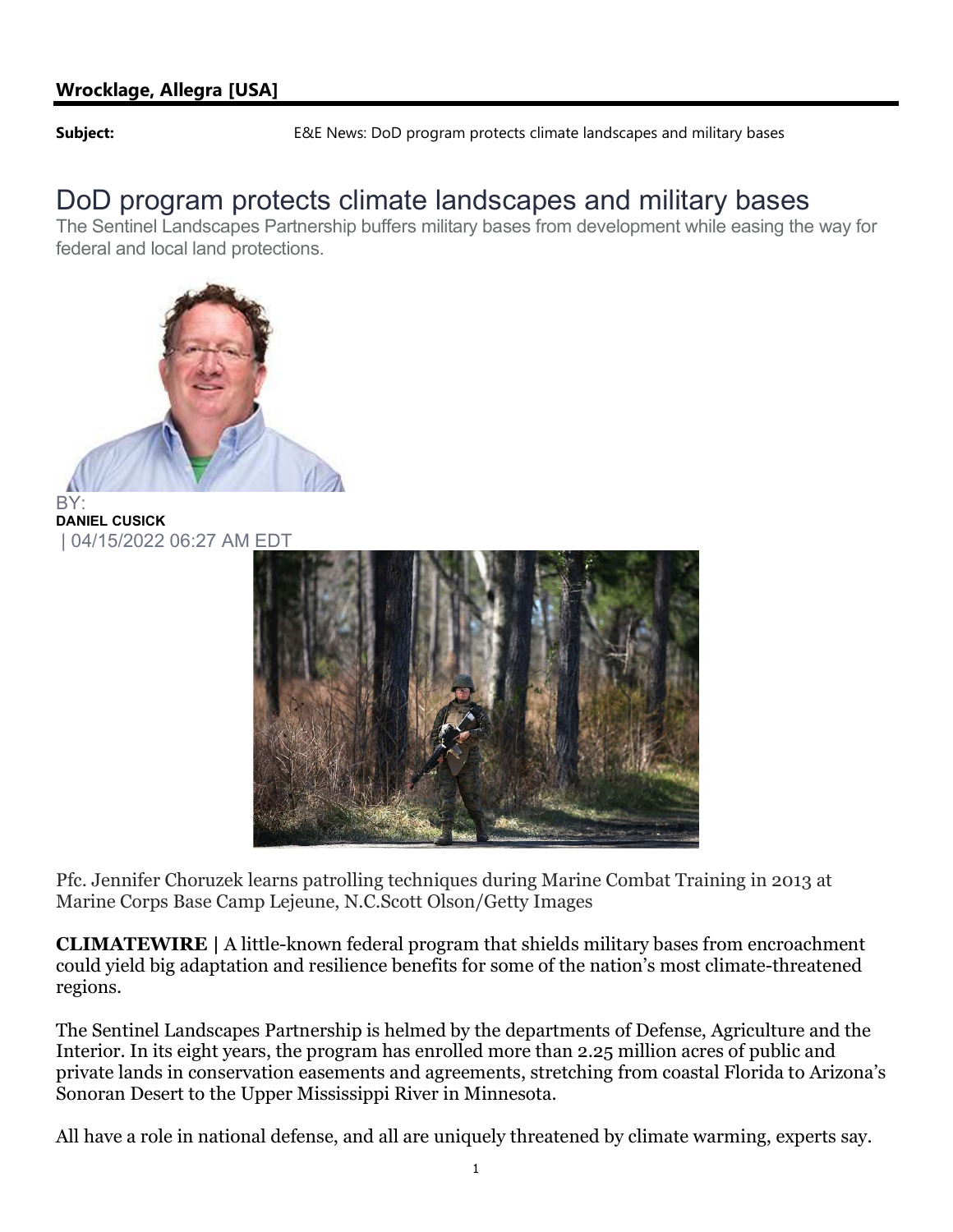But unlike base-specific adaptation plans — many of which have been slow to materialize — the nearly \$700 million Sentinel Landscapes program has allowed public and private land managers to address climate risks at much larger geographic scales, including broad regions with clusters of military installations. This year, it expanded its reach from seven "landscapes" around military installations to 10, and added a position focused on climate adaptation.

The program does not have the regulatory authority to set new land use protections. Rather, it's a framework for the Pentagon to align its environmental objectives with those of USDA's Forest Service and Natural Resources Conservation Service, Interior's Fish and Wildlife Service, and other natural resource agencies.

To date, the partnership has helped establish government protections for more than 465,000 acres around military installations, according to an overview of its work published online.

"The mission footprint is much larger than the base itself, and in terms of resilience, you're expanding it even further, often far beyond where they're conducting live fire exercises or training in drop zones," said Chris Baillie, the program's resilience and climate adaptation coordinator for eastern North Carolina.

'Unified approach to resilience'

The program has several regional coordinators, but Baillie is the first one focused on resilience and climate adaptation. His position was announced earlier this year; if successful, the program may create similar positions in other regions, or "landscapes."

Baillie's position is funded by DoD's Readiness and Environmental Protection Integration program, officials said, as part of the agency's eight-year, \$141 million investment in the partnership since 2013. Over that same period, USDA and Interior have contributed roughly \$264 million, alongside \$184 million in state and local dollars and \$80 million in private contributions.

In recent years, USDA has covered the bulk of the partnership's federal allocations, accompanied by a surge in state spending. But the program's focus remains on aligning U.S. military training objectives with conservation and other environmental priorities, notably climate change.

While the Pentagon has been more proactive than some other Cabinet-level departments in identifying and responding to specific climate threats, "traditionally, funding for projects didn't go beyond the fence lines of individual installations," Baillie said. Sentinel Landscapes seeks to break down those long-standing fences, not only within DoD, but across multiple federal agencies, he added.

The departments of Agriculture and the Interior, for example, are full partners in the effort, allowing for greater coordination among military commanders, public and private landowners, and natural resource managers as they address multiple and often related challenges.

"There's so much money out there at the moment," Baillie said, referencing the surge in climate spending under the recently passed Infrastructure Investment and Jobs Act. "It's about finding where the synergistic projects are, then identifying how we can operate at a landscape scale and promote a more unified approach to resilience."

This year, the program, whose footprint covers 24 million acres in multiple states, is expanding by 50 percent. The additional 12 million acres are in Florida, Texas and Indiana, where multiple military